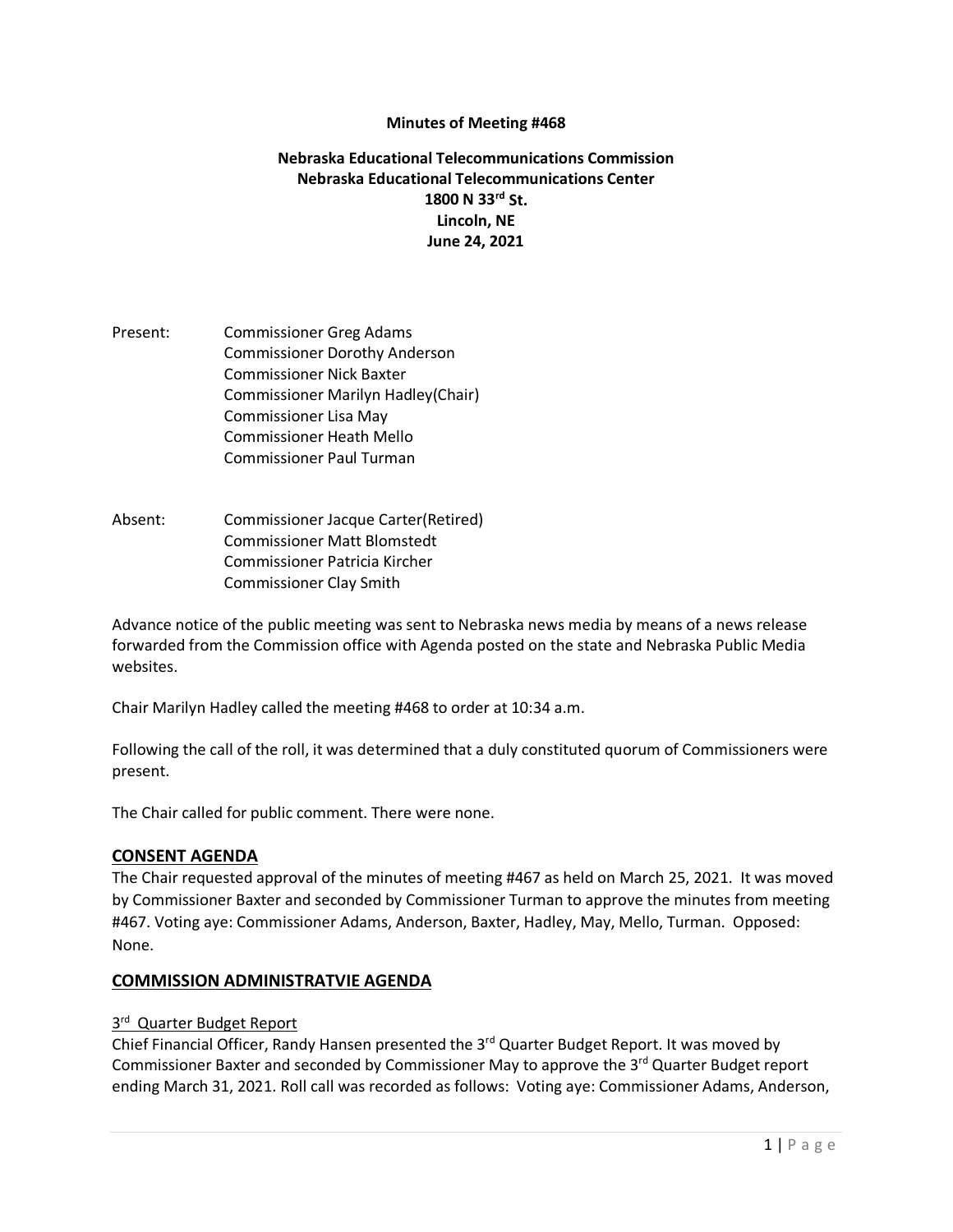Baxter, Hadley, May, Mello, Turman. Opposed: None. The Finance Committee met prior to the full Commission meeting to review the report in greater detail.

### FY2022 Operating Budget

Chief Financial Officer, Randy Hansen presented the FY 2022 Operating Budget. It was moved by Commissioner Baxter and seconded by Commissioner Anderson to approve the FY 2022 Operating Budget. Roll call was recorded as follows: Voting aye: Commissioner Adams, Anderson, Baxter, Hadley, May, Mello, Turman. Opposed: None. The Finance Committee met prior to the full Commission meeting to review the report in greater detail.

## **COMMISSION INFORMATION AGENDA**

### General Manager's Report

General Manager Mark Leonard presented the report:

- Project highlights
	- $\circ$  Selecting and installing a new company wide phone system with greatly enhanced features
	- $\circ$  Setting an all-time high membership contributions and total number of members (over 30,000)
	- o Design and implementation of a new Nebraska Public Media website
	- o Design and execution of a new branding for what was NET
	- o Research on ways to best take advantage of the FCC's recent opening of applications for new FM frequencies
	- $\circ$  Research regarding TV channel changes to enhance our coverage area with ATSC 3.0
	- $\circ$  Securing increased federal funding for public media as well as continued full funding from the State
	- $\circ$  Continued upgrading and replacement of transmission infrastructure and lighting across the state
- Staff will start migrating back into the building in a phased approach with the expectation of being fully onsite August 16, 2021.
- The University has just announced they will be rolling out a vaccine registry where students, faculty and staff can register whether they have been fully vaccinated. Mandatory weekly testing will return for any staff or students that have not confirmed their vaccination in the Registry.
- Over the past year our accounting department has been working on implementing a single combined Foundation instead of separate Foundations for TV and Radio. This has required significant legal review, consultation with our auditors as well as receiving the blessing of CPB. This will be effective July 1.
- I believe that Nebraska Public Media not only survived the pandemic, it thrived. I always knew our employees enjoy a challenge, but to look back on what has been accomplished, it is remarkable. As an example, we had reduced our revenue projections for sports production as we anticipated a large reduction in coverage from Big 10 Network. Instead of less, we produced more remotes for Big Ten this past year than the 2 previous years combined! Then our crews finished the season by fielding one full crew and remote truck covering the Shrine Bowl in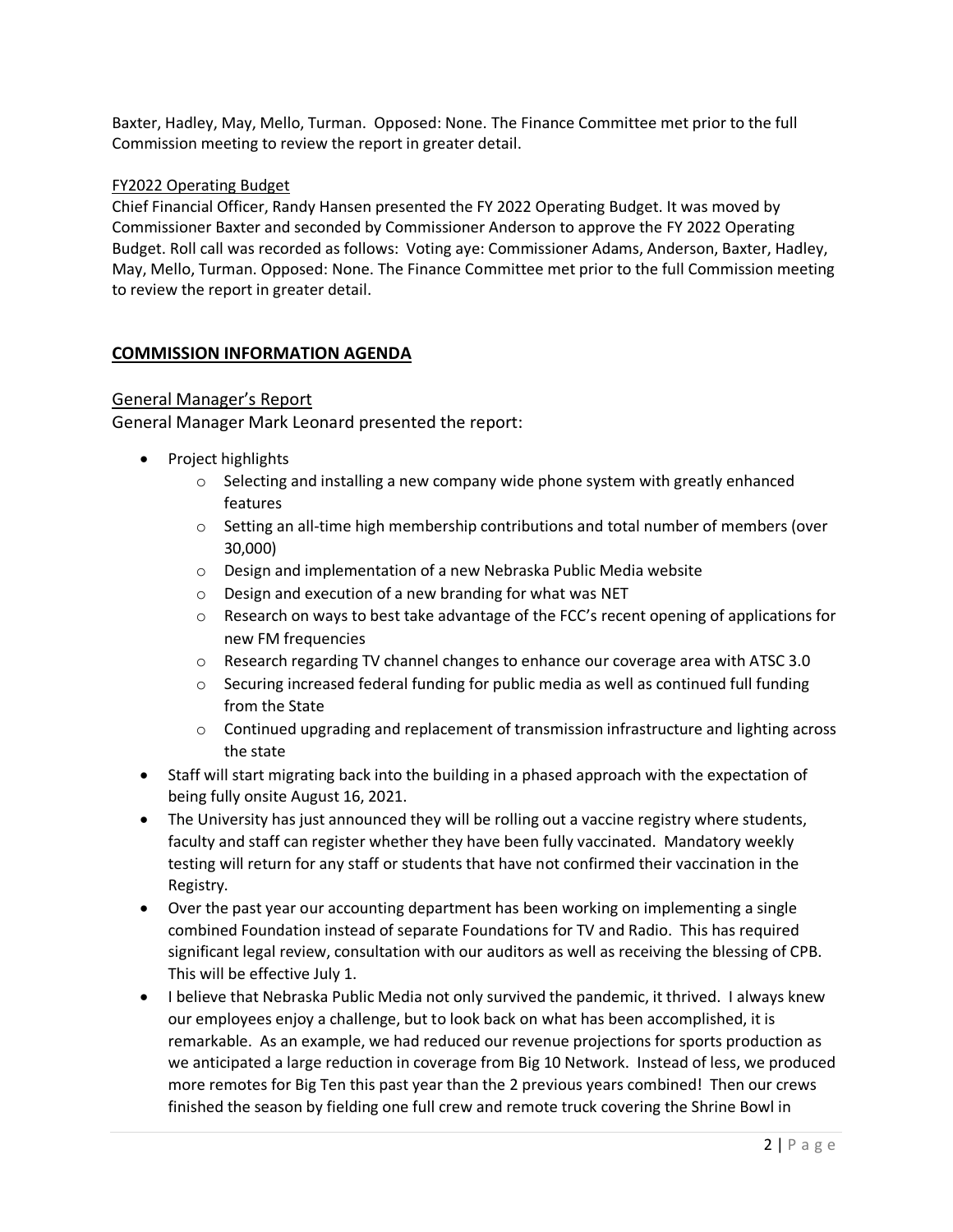Kearney while simultaneously providing remote coverage of the Olympic swimming trials in Omaha for NBC (again with our crew and large remote truck).

• Our finances are strong, our content pipeline is full, we have several large grant applications pending in content and education, and we are finally able to begin adaptation to a world with less Zoom meetings. Among other plans for the coming year is a renovation of the front walk and entryway to bring it up to full ADA compliance, and a renovation of the front lobby to enhance security and freshen our first impression with visitors. A space for Nebraska Public Media Awards and Trophies will be integrated into the lobby redesign.

## NET Education Update

.

Chief Strategy Officer, Debbie Hamlett presented the report:

## • **Well Beings: Mental health in the Classroom**

Our fourth panel discussion with video stories from young adults and educators. June 17 at 4:30CT.

Panelists include:

-Sheri Dawson, Director of Behavioral Health, Nebraska DHHS -Dana Tewahade, Mental Health Practitioner, Chadron Public Schools -Jamie Mapp, School Psychologist with ESU 5, Southeast Nebraska

• We're participating in **NOVA Science short video** project with content producers. How to produce video for social channels. Supported by a grant from CPB. Nebraska is one of three locations being considered for a public conversation around the topic of Cannabis. If chosen, the NOVA team will do a site visit – the event will be outside in Lincoln.

# **TOPICS FOR THE PANEL DISCUSSION**

Excerpts from the film interspersed with panel discussion.

- o Physiological/health aspects of cannabis / brain science
- o Agriculture and industrial hemp
- o Racial disparities in marijuana prosecution
- o Pending legalization of medical marijuana in Nebraska policy discussion
- The **Spanish translation of the entire NebraskaStudies.org** web portal is in the field being tested by teachers. The site will launch in September 2021.
- Three **new 360 degree tours** will be produced for educational purposes, located on both NebraskaStudies.org and the Learning Media Library (national) 1. Ashfall 2. Ft. Kearny 3. Buffalo Bill's Scout Ranch
- Finishing the educational resources tied to the documentary "Beyond the Baton" which include musicians from the Omaha Symphony.

## NET Engineering Report

Chief Technology Officer, Ling Ling Sun presented the report:

• Work is in progress providing NET signals to DISH in Denver. This is to support Designated Market Area change in western Nebraska. Update: Establishing fiber feed, SDI signal path exceeds SDI maximum specification distance.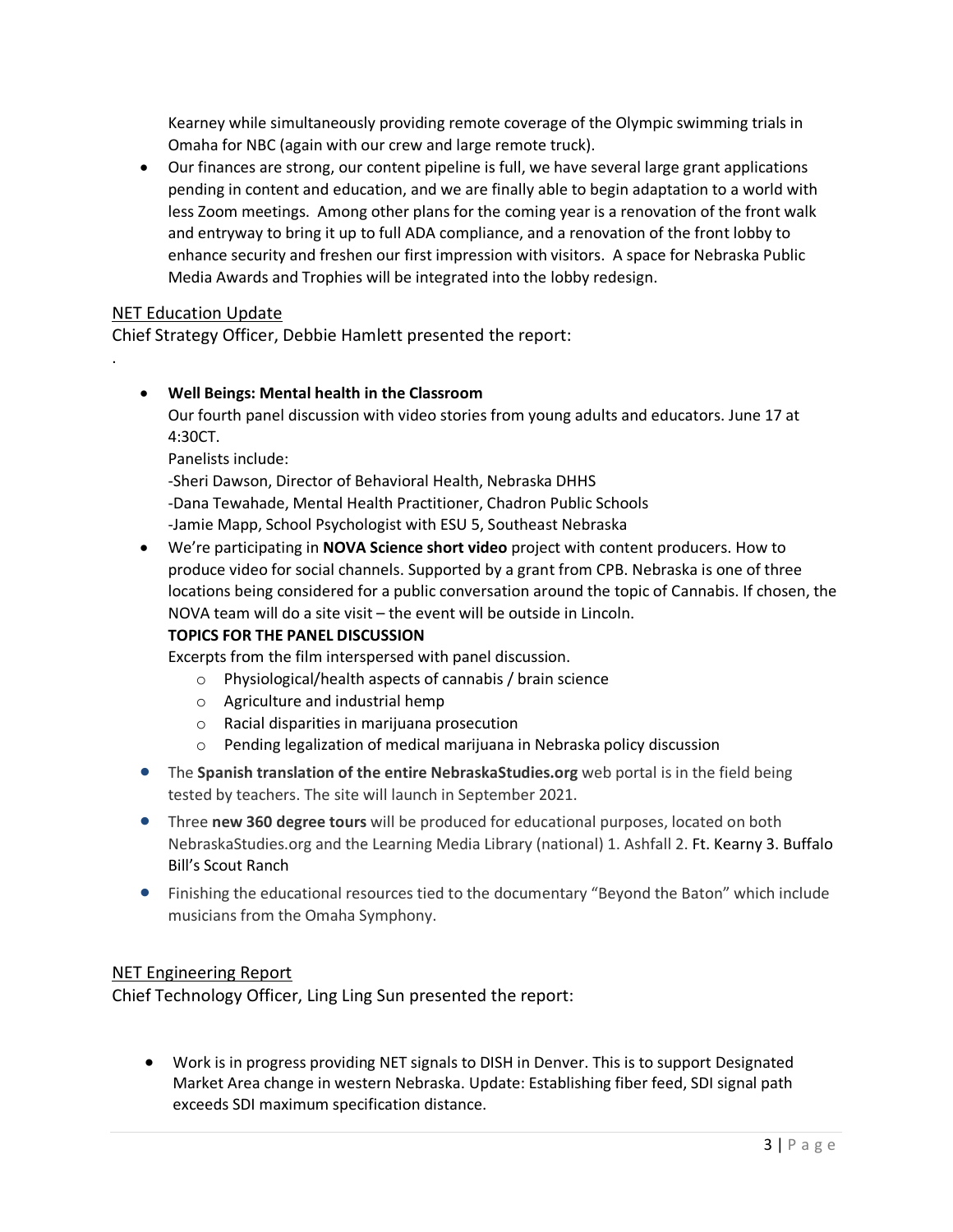- Work is in progress to replace Network Switches reside in NET/OCIO signal distribution area. The switches are critical components of the NET statewide signal distribution system. Update: Phase one of the project was completed on June 8, 2021.
- Radio Remote Broadcast A Grant awarded to News. Phase 1 equipment orders placed.
- Prep work is ongoing for replacing NET PBX phone systems.
	- o New update: Allo phone system was selected as a replacement to the PBX phone system. New phone system has been installed with a planned cutover date of March 19, 2021. Update: Cutover was completed on March 19, 2021. Works continue on debug and remaining issues. Omaha office phone switch over is planned for August, 2021.
- NET Network Monitoring and Control System (NMCS)
	- $\circ$  NMCS has entered its 2nd implementation phase. Work has started in ITS, Production, Master Control functional areas. Progress continues on Facilities.
	- o MNC webinar "Behind the Scenes at NET: Total Monitoring and Control of Broadcast Systems and Beyond" was held on May 20, 2021.
- UNL NEXTT Grant Application
	- $\circ$  NET is a partner of UNL for National Science Foundation Grant application for Mid-Scale Research proposal, grants to research 5G advanced wireless technologies. NET has proposed to use the KUON-TV tower near Ithaca and the KHNE-TV tower near Giltner for 5G broadcast research. Mid-Scale Research proposal was submitted on April 23, 2021.

## NET Content-Television and Radio

Chief Content Officer, Nancy Finken presented the report:

- NSAA High School Championships returned this spring with basketball in March and soccer in May. In June, we broadcast the  $63<sup>rd</sup>$  annual Nebraska Shrine Bowl live from Kearney. Our sports department and production services crew have continued to do excellent work throughout the pandemic. They have worked harder than ever to maintain viewer services and to do so in ways that have kept our staff safe. On radio, we are testing a system that will lead to off-site hosting of newscasts and news magazines. While we prefer to have staff in the studio, the pandemic has forced us to expand our remote working capabilities which we can employ for non-pandemic reasons when we need fill-ins for vacations and unplanned absences. We received a grant to obtain equipment to test doing off-site newscasts and show hosting and hope to have this implemented this summer.
- Vaccine hesitancy was the focus of a special edition of Speaking of Nebraska, recorded on location at Lincoln High School in late April and broadcast on all platforms in May.
- In April, we premiered a new local documentary on television and radio, Ernie Chambers: Through the Years. Ernie Chambers has been challenging, inspiring and sometimes outraging Nebraskans for more than a half-century. He spent several hours talking with legislative reporter Fred Knapp looking back at his life and career. First elected to the Legislature in 1970 by his North Omaha constituents, and forced out for the second time this year by term limits, Chambers is the longest serving legislator in Nebraska history.
- NPR is 50! Fro[m NPR's website](https://www.npr.org/2021/04/30/991424624/fifty-and-forward-an-anniversary-celebration-of-npr) on May 3, 2021: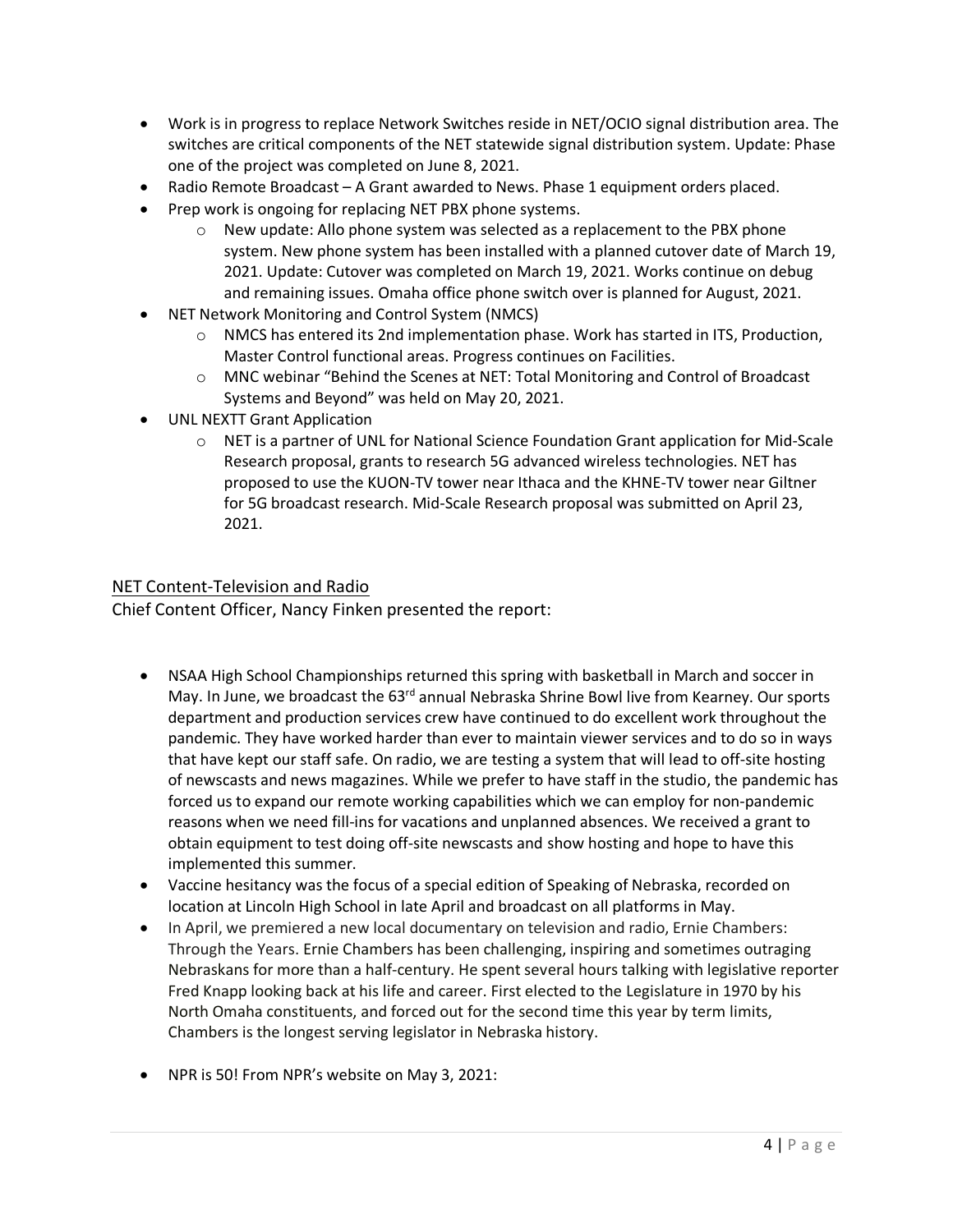- $\circ$  On the same day, in 1971, we started holding up our microphone to America. Just outside our doors, on the streets of Washington, DC, one of the biggest antiwar protests in American history was taking place. NPR's story is that of a ragtag network  $-$  born in the era of the Vietnam War and Watergate — one that came of age during the explosion of the 24/7 news cycle.
- Long-time television production manager, executive producer Joe Turco is retiring. His more than 40-year career with the station leaves a proud and important legacy of content, leadership, and mentorship. Joe is a multi-award winner, a journalist, executive producer, and sports broadcaster who has dedicated his career to serving public media. He will receive an award from the Nebraska Coaches Association this summer and we paid tribute to Joe during his last sports broadcast this spring.

## NET Emerging Media

Chief Innovation Officer, Chad Davis presented the report:

Projects Currently in R&D include:

 $\bullet$  Trade (w.t.) – a history podcast series that explores how trade is a fundamentally human activity, as vital to our species as language

Projects in Production include:

- PlainStory Podcast (Season 2 post-script episodes) two additional episodes profiling the Karen and Vietnamese communities in Lincoln
- PlainStory Podcast (Season 3): Center of Gravity podcast series looking at the rise of skating subculture in Nebraska and exploring the ways that subculture has enhanced and enriched Nebraska's mainstream culture
	- o Slated for release in September 2021
- Paleo Sleuths Profiles additional profile videos for our Paleo Sleuths website, that focus on female paleontologists
	- o Three short videos releasing between June 2021 and February 2022
- $\bullet$  Morrill Hall: The 5<sup>th</sup> Floor collaboration with the state museum to launch virtual exhibits that can be viewed via the web as first-person explorer experiences or via VR headsets
	- $\circ$  One virtual exhibit available for private beta (June) and another ready by October public launch
	- $\circ$  A corresponding virtual tour of the entire museum will be created during the summer of 2021
- George Washington Palmer Homestead Experience a potential spatial media collaboration with Homestead National Historical Park to recreate an 1870s Nebraska homestead
	- o Anticipated launch of v1 in June of 2022

## NET Administrative

Chief Administrative Officer, Julie Thomsen presented the report:

• All Staff**-** an All Staff Zoom meeting was held on April 8th. The meeting started with the introduction of former employee Alex Epperson's family. They provided staff with the specifics